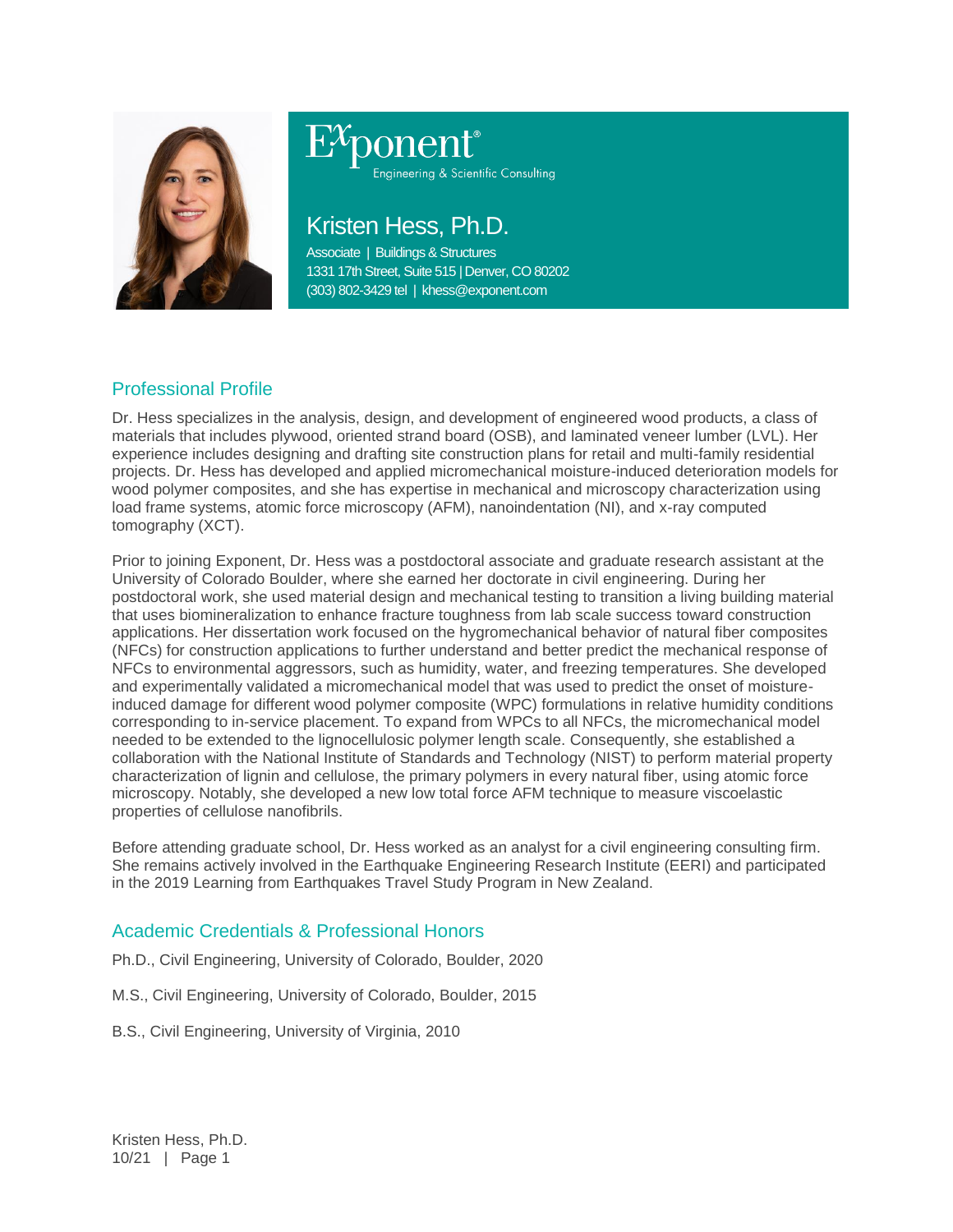#### Professional Affiliations

Earthquake Engineering Research Institute (EERI)

American Society of Civil Engineers (ASCE)

#### **Publications**

Hess, K.M., Heveran, C.M., and Srubar III, W.V. (2020). A computational approach to design moistureresistant wood polymer composites. Materials Today Communications, 25, 101594.

Noonan, K., K.M. Hess, and W.V. Srubar III. (2019). Moisture- and freeze-thaw-induced deterioration of natural fiber composites with low fiber contents. Academic Journal of Civil Engineering, 37(2), 398-404.

Foster, K. E., K.M. Hess, G.M. Miyake, and W.V. Srubar III. (2019). Optical Properties and Mechanical Modeling of Acetylated Transparent Wood Composite Laminates. Materials, 12(14), 2256.

Hess, K.M., J.P. Killgore, and W.V. Srubar III. (2018). Nanoscale Hygromechanical Behavior of Lignin. Cellulose, 25(11), 6345-6360.

Hess, K.M., and W.V. Srubar III. (2017, June). Predicting Freeze-Thaw Deterioration in Wood-Polymer Composites. In International Conference on Bio-based Building Materials.

Hess, K.M., and W.V. Srubar III. (2016). Activating relaxation-controlled diffusion mechanisms for tailored moisture resistance of gelatin-based bioadhesives for engineered wood products. Composites Part A: Applied Science and Manufacturing, 84, 435-441.

Hinchcliffe, S.A., K.M. Hess, and W.V. Srubar III. (2016). Experimental and theoretical investigation of prestressed natural fiber-reinforced polylactic acid (PLA) composite materials. Composites Part B: Engineering, 95, 346-354.

Hess, K.M., and W.V. Srubar III. (2015). Mechanical Characterization of Gelatin-Flax Natural-Fiber Composites for Construction. Journal of Renewable Materials, 3(3), 175-182.

Dorr, D.N., S.D. Frazier, K.M. Hess, L.S. Traeger, and W.V. Srubar III. (2015). Bond Strength of Biodegradable Gelatin-Based Wood Adhesives. Journal of Renewable Materials, 3(3), 195-204.

#### **Presentations**

Hess, K.M.\*, J.P. Killgore, and W.V. Srubar III. Quantitative Viscoelastic Mapping of Cellulose Nanofibrils (CNFs) Using Low-Total-Force Contact Resonance Force Microscopy (LTF-CRFM). In 2021 International Scanning Probe Microscopy and Scanning Probe Microscopy on Soft & Polymeric Materials, Virtual, July 30, 2021. (Presentation, \*Presenter)

Noonan, K.\*, K.M. Hess, and W.V. Srubar III. Moisture- and Freeze-Thaw-Induced Deterioration of Natural Fiber Composites with Low Fiber Contents. In International Conference on Biobased Building Materials, Belfast, United Kingdom, June 26, 2019. (Presentation, \*Presenter)

Hess, K.M.\*, P.B. Murray, W.V. Srubar III, and A.B. Liel. The Effect of Urban Location on the Economic Viability of Repairing or Demolishing Buildings with Earthquake Damage. In EERI 2019 Annual Meeting, Vancouver, British Columbia, Canada, March 7, 2019. (Poster, \*Presenter)

Foster, K.E.\*, K.M. Hess, G.M. Miyake, W.V. Srubar III. Translucent Wood Composites: Fabrication, Characterization, and Mechanical Modeling. In 2018 National Graduate Research Polymer Conference, Minneapolis, Minnesota, June 10-11, 2018. (Presentation, \*Presenter)

Kristen Hess, Ph.D. 10/21 | Page 2